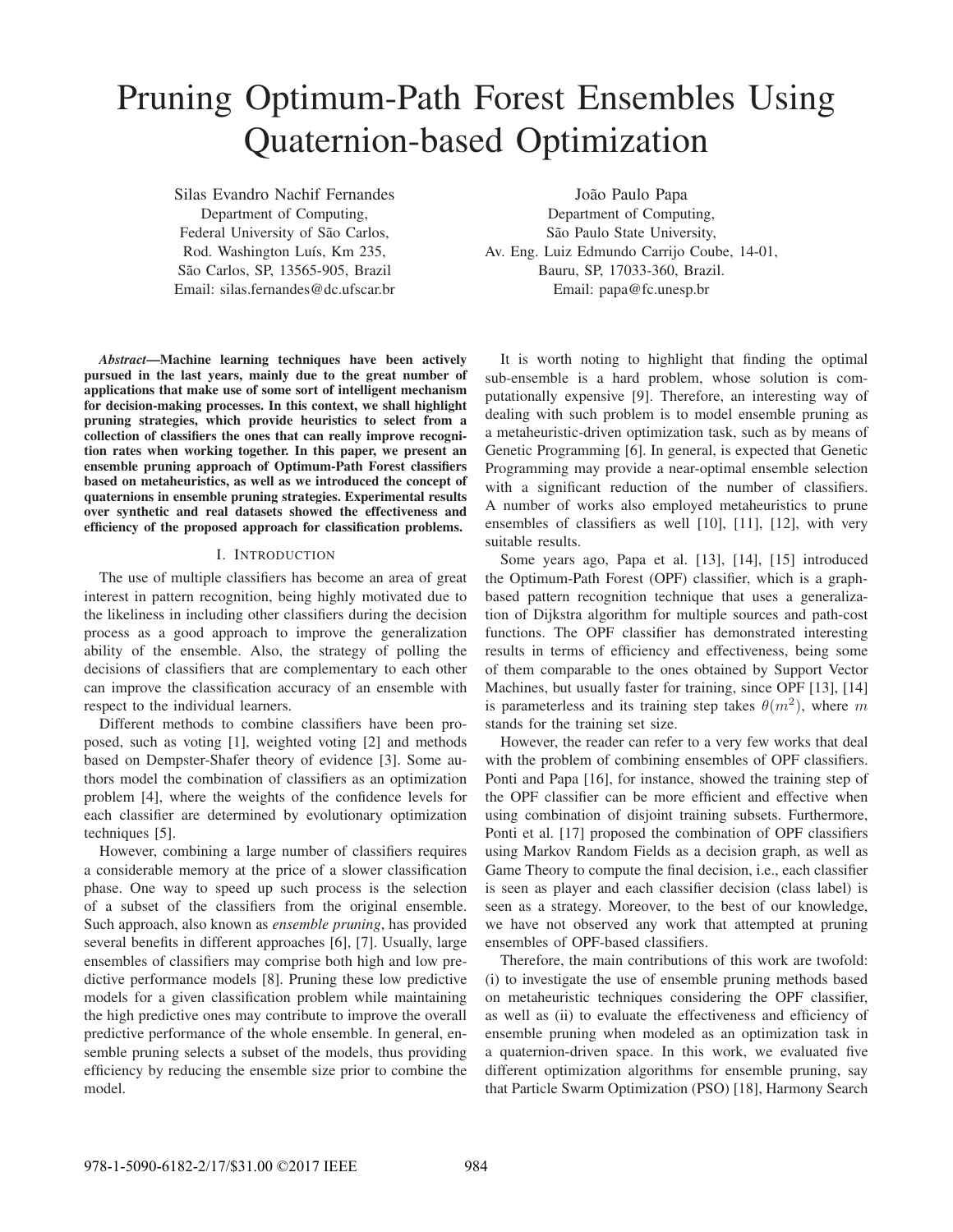(HS) [19], Quaternion-based Harmony Search (QHS) [20], Cuckoo Search (CS) [21] and Firefly Algorithm (FFA) [22].

The remainder of the paper is organized as follows. Sections II and III present the OPF and quaternion-based representation background theories, respectively. Section IV discusses the proposed approach for ensemble pruning, and Section V describes the methodology and the experimental results. Finally, conclusions and future works are stated in Section VI.

# II. OPTIMUM-PATH FOREST

In this section, the theoretical foundation of the naïve OPF is briefly presented. Let  $\mathcal{D} = \mathcal{D}_1 \cup \mathcal{D}_2$  be a  $\lambda$ -labeled dataset, such that  $\mathcal{D}_1$  and  $\mathcal{D}_2$  stand for the training and test sets, respectively. Let  $S \subset \mathcal{D}_1$  be a set of prototypes of all classes (i.e., key samples that best represent the classes). Let  $(\mathcal{D}_1, A)$ be a complete graph whose nodes are the samples in  $\mathcal{D}_1$ , and any pair of samples defines an arc in  $A = \mathcal{D}_1 \times \mathcal{D}_1$ . Additionally, let  $\pi_s$  be a path (i.e. a sequence of adjacent and distinct samples) in  $(D_1, A)$  with terminus at sample  $s \in \mathcal{D}_1$ . The OPF algorithm employs the path-cost function  $f_{\text{max}}$ , as follows:

$$
f_{\max}(\langle s \rangle) = \begin{cases} 0 & \text{if } s \in \mathcal{S} \\ +\infty & \text{otherwise,} \end{cases}
$$

$$
f_{\max}(\pi_s \cdot \langle s, t \rangle) = \max\{f_{\max}(\pi_s), d(s, t)\}, \quad (1)
$$

where  $d(s, t)$  stands for the distance between nodes s and t. Therefore,  $f_{\text{max}}(\pi_s)$  computes the maximum distance among adjacent samples in  $\pi_s$ , when  $\pi_s$  is not a trivial path. In short, the OPF algorithm tries to minimize  $f_{\text{max}}(\pi_t)$ ,  $\forall t \in \mathcal{D}_1$ .

In regard to the *training phase*, the optimum set of prototypes, say that  $S^*$ , can be found by exploiting the theoretical relation between the minimum-spanning tree and the optimumpath tree for  $f_{\text{max}}$  [23]. Essentially, the training step consists in finding both  $S^*$  and an OPF classifier rooted at  $S^*$ . By computing a minimum spanning tree (MST) in the complete graph  $(\mathcal{D}_1, A)$ , one obtain a connected acyclic graph whose nodes are all samples of  $\mathcal{D}_1$ , and the arcs are undirected and weighted by the distances d among adjacent samples. After that, a competition process among samples in  $S$  takes place, which try to conquer samples in S using  $f_{max}$  (Equation 1).

In regard to the *classification phase*, for any sample  $t \in$  $\mathcal{D}_2$ , we consider all arcs connecting t with samples  $s \in \mathcal{D}_1$ , as though  $t$  were part of the training graph. Considering all possible paths from  $S^*$  to t, we find the optimum path  $P^*(t)$ from  $S^*$  and label t with the class  $\lambda(R(t))$  of its most strongly connected prototype  $R(t) \in S^*$ . This path can be identified incrementally, by evaluating the optimum cost  $C(t)$  as follows:

$$
C(t) = \min_{\forall s \in \mathcal{D}_1} \{ \max\{C(s), d(s, t)\} \}.
$$
 (2)

Let the node  $s^* \in \mathcal{D}_1$  be the one that satisfies Equation 2 (i.e., the predecessor  $P(t)$  in the optimum path  $P^*(t)$ ). Given that  $L(s^*) = \lambda(R(t))$ , the classification simply assigns  $L(s^*)$ as the class of t. An error occurs when  $L(s^*) \neq \lambda(t)$ .

#### III. QUATERNION ALGEBRA

A *quaternion* q is composed of real and complex numbers, i.e.,  $q = x_0 + x_1i + x_2j + x_3k$ , where  $x_0, x_1, x_2, x_3 \in \Re$ and  $i, j, k$  are imaginary numbers following the next set of equations:

$$
ij = k, jk = i, ki = j, ji = -k, kj = -i,
$$
 (3)

and

$$
ik = -j, \ i^2 = j^2 = k^2 = 1. \tag{4}
$$

Roughly speaking, a quaternion  $q$  is represented in a 4dimensional space over the real numbers, i.e.,  $\mathbb{R}^4$ . Actually, we can consider the real numbers only, since most applications do not consider the imaginary part, as the one addressed in this work.

Given two quaternions  $q_1 = x_0 + x_1i + x_2j + x_3k$  and  $q_2 = y_0 + y_1i + y_2j + y_3k$ , the quaternion algebra defines a set of main operations [24]. The addition, for instance, can be defined by:

$$
q_1 + q_2 = (x_0 + x_1i + x_2j + x_3k) + (y_0 + y_1i + y_2j + y_3k)
$$
  
(5)  

$$
= (x_0 + y_0) + (x_1 + y_1)i + (x_2 + y_2)j + (x_3 + y_3)k,
$$

while the subtraction is defined as follows:

$$
q_1 - q_2 = (x_0 + x_1i + x_2j + x_3k) - (y_0 + y_1i + y_2j + y_3k)
$$
  
=  $(x_0 - y_0) + (x_1 - y_1)i + (x_2 - y_2)j + (x_3 - y_3)k.$   
(6)

Another important operation is the norm, which maps a given quaternion to a real-valued number, as follows:

$$
N(q_1) = N(x_0 + x_1i + x_2j + x_3k)
$$
  
=  $\sqrt{x_0^2 + x_1^2 + x_2^2 + x_3^2}$ . (7)

Finally, Fister et al. [25] introduced two other operations, qrand and qzero. The former initializes a given quaternion with values drawn from a Gaussian distribution, and it can be defined as follows:

$$
qrand() = \{x_i = \mathcal{N}(0, 1)|i \in \{0, 1, 2, 3\}\}.
$$
 (8)

The latter function initialized a quaternion with zero values, as follows:

$$
qzero() = \{x_i = 0 | i \in \{0, 1, 2, 3\}\}.
$$
\n(9)

Although there are other operations, we defined only the ones employed in this work.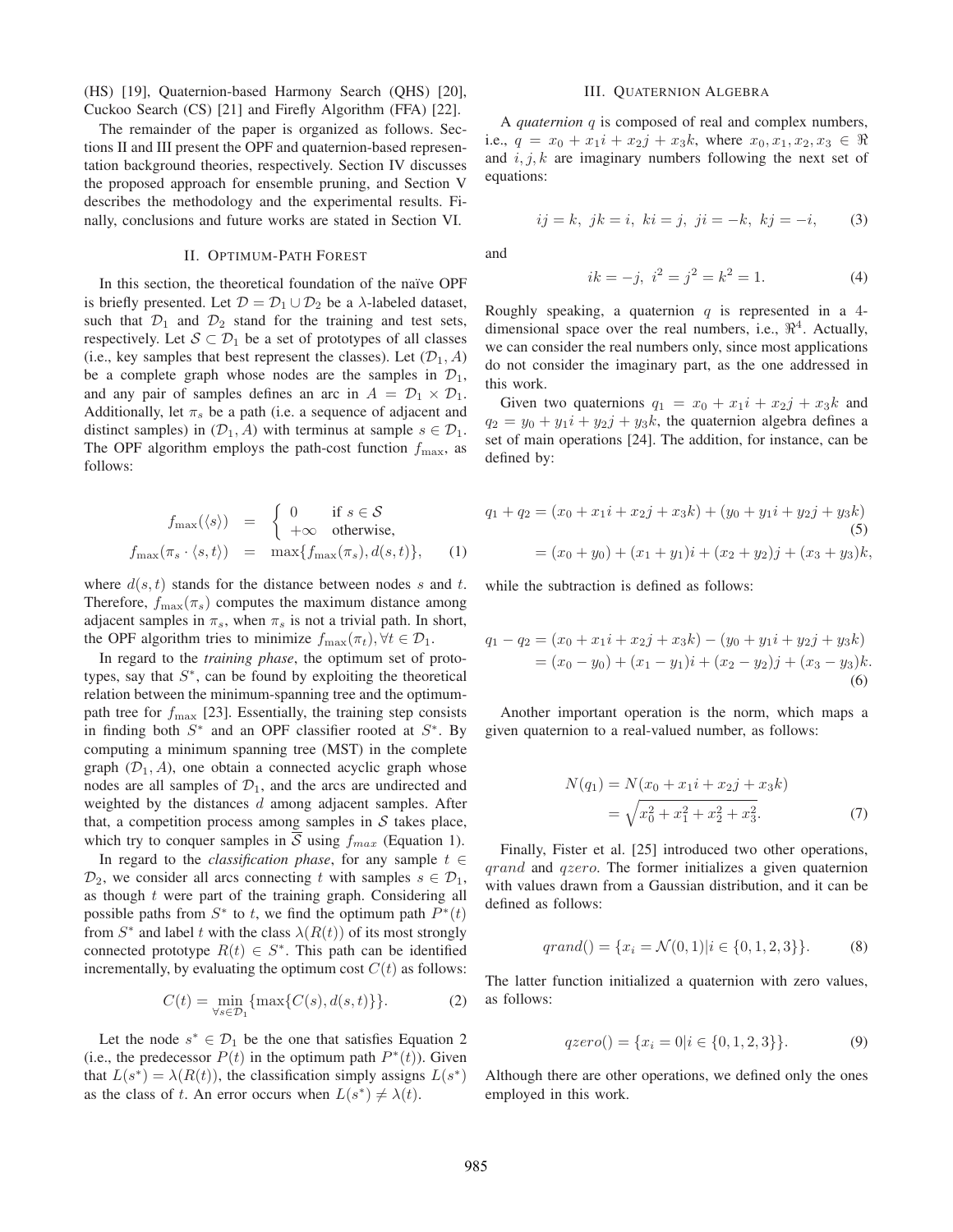# IV. ENSEMBLE PRUNING AS A METAHEURISTIC-BASED **OPTIMIZATION**

In this section, we describe the proposed approach to prune ensembles based on metaheuristic techniques. The OPF classifier uses the *abstract output* method when classifying samples, i.e., the output of the classifier is a single label. Xu et al. [26] defined an interesting approach to combine the outputs of  $L$  classifiers in an ensemble depending on the information obtained from the individual members. Such approach considers that each classifier assigns a class label to every sample in the dataset. Therefore, the ensemble of classifiers generates a collection of  $L$  possible outputs to each sample to be classified.

Consider an ensemble of L OPFs in a bagging approach, i.e. the classifiers are aggregated by using different bootstrapped samples of the original training data. Let  $\mathcal{M} =$  ${M_1, M_2,..., M_L}$  be a set of L classifiers, and  $\Omega =$  $\{\omega_1, \omega_2, \ldots, \omega_K\}$  be a set of K class labels. Each classifier takes an n-dimensional input vector and associates it to a class label, i.e.,  $M_i : \mathbb{R}^n \to \Omega$ ,  $i = 1, 2, ..., L$ . Therefore, for any sample to be classified, the ensemble of classifiers generates a collection  $\Psi_z = [\psi_z(M_1), \dots, \psi_z(M_L)]$  of possible outputs, where  $\psi_z(M_i)$  stands for the output of classifier  $M_i$  considering sample z.

However, instead of considering the outputs of all classifiers, the idea of ensemble pruning is to select a subset  $M' \subset M$ such that the recognition rate over a validating set is maximized. Let  $\mathcal{D}_v \subset \mathcal{D}_1$  be a validating set, and  $\hat{\mathcal{D}}_1 = \mathcal{D}_1 \backslash \mathcal{D}_v$  be an L-folded training set such that  $\hat{\mathcal{D}}_1 = \hat{\mathcal{D}}_1^1 \cup \hat{\mathcal{D}}_1^2 \cup \ldots \cup \hat{\mathcal{D}}_1^L$ . The main idea is to train each classifier  $M_i'$  over  $\hat{\mathcal{D}}_1^i$ , and then classify  $\mathcal{D}_v$  using the majority voting. In short, the idea is to turn "on" or "off" each classifier in  $M$  to build  $M'$ , and then classify  $\mathcal{D}_v$ . The task to consider or not a given classifier is performed by the metaheuristic optimization technique, which essentially aims at learning what classifier will be turned "on" or "off". Therefore, such choice will be guided by the maximum accuracy over  $\mathcal{D}_v$ .

In order to decide whether we are going to select a given classifier or not, we associate a weight  $w_i \in [0, 1]$  to each classifier, which is further selected to compose  $\mathcal{M}'$  if  $w_i > \tau$ , being  $\tau$  an adaptive threshold [27] updated as follows:

$$
\tau = \rho - \sigma,\tag{10}
$$

where  $\rho$  is the mean weight, and  $\sigma$  is calculated by:

$$
\sigma = \sqrt{\frac{1}{m} \sum_{i=1}^{m} (w_i - \rho)^2} \quad \forall w_i < \rho,\tag{11}
$$

where  $m$  is the number of classifiers whose weight is smaller than  $\rho$ . Notice the above equation considers a classifier  $M_i$ whose weight  $w_i$  is smaller than  $\rho$  only.

In short, the main idea is to model each possible solution of the search space as a set of weights, and the optimization technique problem aims at finding the best values for such weights that maximize the OPF accuracy over  $\mathcal{D}_v$ . Figure 1

illustrates the above situation, and Algorithm 1 implements the proposed approach for ensemble pruning.

Ensemble pruning of Optimum-Path Forest Classifiers



Fig. 1. Ensemble pruning process.

| <b>Algorithm 1:</b> Ensemble pruning<br><b>Input:</b> A labeled training set $\mathcal{D}_1$ , a labeled validating set<br>$\mathcal{D}_v$ , and a set M of L OPF classifiers.<br><b>Output:</b> A subset $\mathcal{M}'$ of classifiers.<br>$1$ /* Training phase */<br>2 for $i = 1$ to L do<br>Take a bootstrap dataset $\mathcal{D}_1^i$ from $\mathcal{D}_1$ ;<br>3<br>Build a classifier $\mathcal{M}_i$ using the training set $\mathcal{D}_1^i$ ;<br>4<br>5 /* Metaheuristic-based optimization process */<br><b>for</b> each iteration <b>do</b><br>$W = [w_1, w_2, \cdots, w_L] \leftarrow$ Perform Quaternion-based<br>7<br>Optimization;<br>for $i = 1$ to L do<br>8<br>if $w_i > \tau$ then<br>9<br>$\mathcal{M}' \leftarrow \mathcal{M}_i;$<br>10<br>$\Psi(\mathcal{M}') \leftarrow$ Classify $\mathcal{D}_v$ using $\mathcal{M}'$ ;<br>11<br>$accuracy \leftarrow$ Majority voting of $\Psi(\mathcal{M}')$ over $\mathcal{D}_v$ ;<br>12<br>13 return $\mathcal{M}'$ |  |
|-----------------------------------------------------------------------------------------------------------------------------------------------------------------------------------------------------------------------------------------------------------------------------------------------------------------------------------------------------------------------------------------------------------------------------------------------------------------------------------------------------------------------------------------------------------------------------------------------------------------------------------------------------------------------------------------------------------------------------------------------------------------------------------------------------------------------------------------------------------------------------------------------------------------------------------------------------------------------------------|--|
|                                                                                                                                                                                                                                                                                                                                                                                                                                                                                                                                                                                                                                                                                                                                                                                                                                                                                                                                                                                   |  |
|                                                                                                                                                                                                                                                                                                                                                                                                                                                                                                                                                                                                                                                                                                                                                                                                                                                                                                                                                                                   |  |
|                                                                                                                                                                                                                                                                                                                                                                                                                                                                                                                                                                                                                                                                                                                                                                                                                                                                                                                                                                                   |  |
|                                                                                                                                                                                                                                                                                                                                                                                                                                                                                                                                                                                                                                                                                                                                                                                                                                                                                                                                                                                   |  |
|                                                                                                                                                                                                                                                                                                                                                                                                                                                                                                                                                                                                                                                                                                                                                                                                                                                                                                                                                                                   |  |
|                                                                                                                                                                                                                                                                                                                                                                                                                                                                                                                                                                                                                                                                                                                                                                                                                                                                                                                                                                                   |  |
|                                                                                                                                                                                                                                                                                                                                                                                                                                                                                                                                                                                                                                                                                                                                                                                                                                                                                                                                                                                   |  |
|                                                                                                                                                                                                                                                                                                                                                                                                                                                                                                                                                                                                                                                                                                                                                                                                                                                                                                                                                                                   |  |
|                                                                                                                                                                                                                                                                                                                                                                                                                                                                                                                                                                                                                                                                                                                                                                                                                                                                                                                                                                                   |  |
|                                                                                                                                                                                                                                                                                                                                                                                                                                                                                                                                                                                                                                                                                                                                                                                                                                                                                                                                                                                   |  |
|                                                                                                                                                                                                                                                                                                                                                                                                                                                                                                                                                                                                                                                                                                                                                                                                                                                                                                                                                                                   |  |
|                                                                                                                                                                                                                                                                                                                                                                                                                                                                                                                                                                                                                                                                                                                                                                                                                                                                                                                                                                                   |  |
|                                                                                                                                                                                                                                                                                                                                                                                                                                                                                                                                                                                                                                                                                                                                                                                                                                                                                                                                                                                   |  |
|                                                                                                                                                                                                                                                                                                                                                                                                                                                                                                                                                                                                                                                                                                                                                                                                                                                                                                                                                                                   |  |
|                                                                                                                                                                                                                                                                                                                                                                                                                                                                                                                                                                                                                                                                                                                                                                                                                                                                                                                                                                                   |  |
|                                                                                                                                                                                                                                                                                                                                                                                                                                                                                                                                                                                                                                                                                                                                                                                                                                                                                                                                                                                   |  |
|                                                                                                                                                                                                                                                                                                                                                                                                                                                                                                                                                                                                                                                                                                                                                                                                                                                                                                                                                                                   |  |
|                                                                                                                                                                                                                                                                                                                                                                                                                                                                                                                                                                                                                                                                                                                                                                                                                                                                                                                                                                                   |  |

## *A. Optimizing with Quaternions*

Usually, it is expected that optimization with quaternions may produce smoother fitness landscapes, thus designing surfaces with less local optima [25], [20]. The idea is to model each real-valued decision variable to be optimized (i.e. each classifier's weight in the ensemble) as being another realvalued variable, but now in  $\mathbb{R}^4$ , since a quaternion comprises four real variables, as discussed in Section III. Therefore, we have a *tensor*  $T_{4 \times L}$  in the optimization space for each possible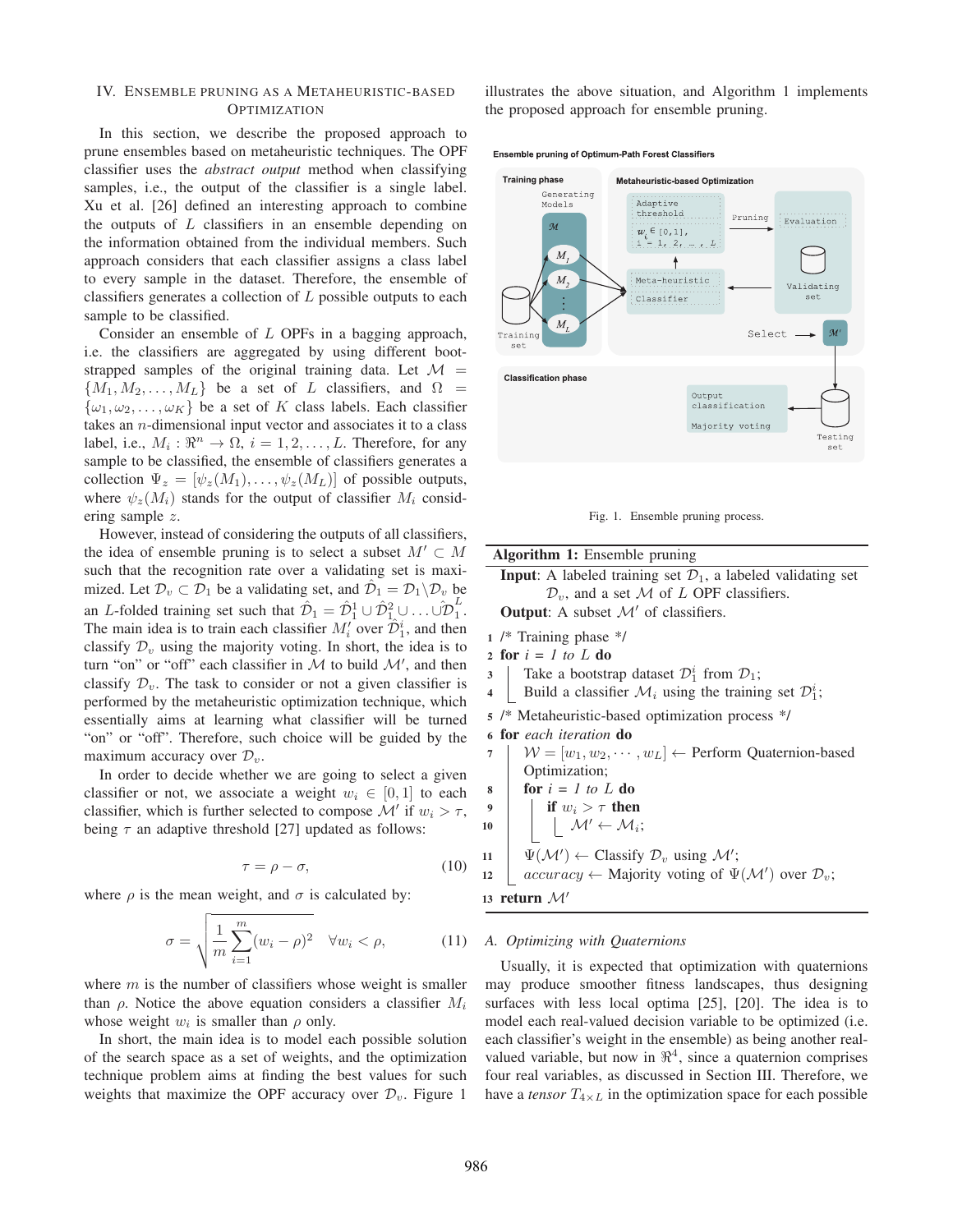solution, since we have a 4-dimensional quaternion for each one of the L classifiers.

We use the norm of each quaternion (Equation 7) to map it to a real-valued variable aiming at performing standard optimization. However, it is important to highlight we play with the values in the quaternion space, for further mapping them to standard Euclidean space. This means we are interested in finding good representations in the quaternion space first. Figure 2 illustrates the above situation.



Fig. 2. Quaternion-based encoding process.

### V. METHODOLOGY AND EXPERIMENTAL RESULTS

The proposed metaheuristic-based ensemble pruning approach concerning OPF classifiers is compared against standard OPF over 6 real and synthetic benchmark classification datasets<sup>123</sup>, whose main characteristics are presented in Table  $I^4$ .

TABLE I DESCRIPTION OF THE DATASETS.

| <b>Dataset</b>        | # samples | # features | # classes |
|-----------------------|-----------|------------|-----------|
| Pima-Indians-Diabetes | 768       | 8          |           |
| Statlog-Australian    | 690       | 14         |           |
| Statlog-Heart         | 270       | 13         |           |
| Synthetic1            | 500       | 2          |           |
| Synthetic2            | 1,000     | 2          |           |
| UCI-Breast-Cancer     | 683       |            |           |

In order to obtain statistically meaningful results, three different ranges of training, validating and testing data were used: (i) in a first stage, each dataset was partitioned into three subsets, say that training (50%), initial validating (10%) and testing sets (40%), hereinafter denoted as 50:10:40; (ii) in a second stage, the datasets were partitioned as 45:20:35; and (iii) in the last stage, the datasets were partitioned as 40:30:30. For each range, training, validating and testing sets were selected randomly and the process was repeated 20 times  $(cross-validation)^5$ .

1http://mldata.org

In order to allow a fair comparison, we trained standard OPF over  $\mathcal{D}_1 \cup \mathcal{D}_v$  considering the aforementioned three stages. In addition, the mean accuracy and computational load (in seconds) are also computed for each technique. Notice the idea of using different percentages for  $\mathcal{D}_1$ ,  $\mathcal{D}_v$  and  $\mathcal{D}_2$  is motivated to assess the effectiveness of the proposed approach under distinct scenarios. The final results were evaluated through the Wilcoxon signed-rank test with significance of 0.05 [28]. For the sake of implementation purposes, we used the open-source libraries LibOP $F<sup>6</sup>$  and LibOPT<sup>7</sup>.

In order to evaluate the influence of different ensembles, we performed a comparison with ensembles comprising 3, 5, 7 and 9 classifiers. Furthermore, in regard to the metaheuristic optimization, we opted to employ the following techniques:

- *Harmony Search* (HS): 5 harmonies with 20 iterations, *HMCR* = 0.7, *PAR* = 0.7 and  $\beta$  = 10. Variables *HMCR* and *PAR*, which stand for "Harmony Memory Considering Rate" and "Pitch Adjusting Rate", are used to guide HS onto the search space, as well as to avoid traps from local optima.
- *Quaternion-based Harmony Search* (QHS) : an improved variant of HS based on quaternions [20]. Such variant has the very same input configuration used in HS.
- *Particle Swarm Optimization* (PSO): 5 particles with 20 iterations,  $c_1 = 1.4$ ,  $c_2 = 0.6$  and  $\xi = 0.7$ . Variables  $c_1$ and  $c_2$  are used to weight the importance of a possible solution being far or close to the local and global optimum, respectively. Variable  $\xi$  stands for the well-known "inertia weight", which is used as a step size towards better solutions.
- *Firefly Algorithm* (FFA): population size of 5 with 20 iterations,  $\gamma = 0.3$  and  $\mu = 1.0$ . The variables  $\gamma$  and  $\mu$ are used to control the randomness and the attractiveness, respectively.
- *Cuckoo Search* (CS): 5 particles with 20 iterations, and  $p_a = 0.25$ . Variable  $p_a$  is used to control the elitism and the balance of the randomization and local search. In this case, few parameters in CS make an algorithm less complex and thus potentially more generic.

Table II presents the mean accuracies and standard deviation over all datasets, being the recognition rates computed according to Papa et al. [13]. The values in bold stand for the most accurate techniques according of the Wilcoxon signed-rank test. We can observe the proposed OPF ensemble pruning has obtained the best results in almost all datasets. Consider "Synthetic2" dataset (Figure 3), which comprises a high level of overlapping among samples from different classes. In this case, ensemble pruning was considerably more effective. Therefore, the use of multiple classifiers may be more effective when applied to more complex problems.

Table III presents the mean F-measure results concerning the very same group of datasets using 9 classifiers. In this case, all the pruning-based approaches shown the similar behavior. The

<sup>2</sup>http://archive.ics.uci.edu/ml

<sup>3</sup>https://www.csie.ntu.edu.tw/∼cjlin/libsvmtools/datasets/

<sup>4</sup>The experiments were conducted on a computer with a Pentium Intel Core i5<sup>®</sup> 3.2Ghz processor, 4 GB of memory RAM and Linux Ubuntu Desktop LTS 64 bits 14.04.1 as the operational system

<sup>&</sup>lt;sup>5</sup>Notice the percentages have been empirically chosen, being more intuitive to provide a larger validating set for ensemble pruning learning

<sup>6</sup>https://github.com/jppbsi/LibOPF.git

<sup>7</sup>https://github.com/jppbsi/LibOPT.git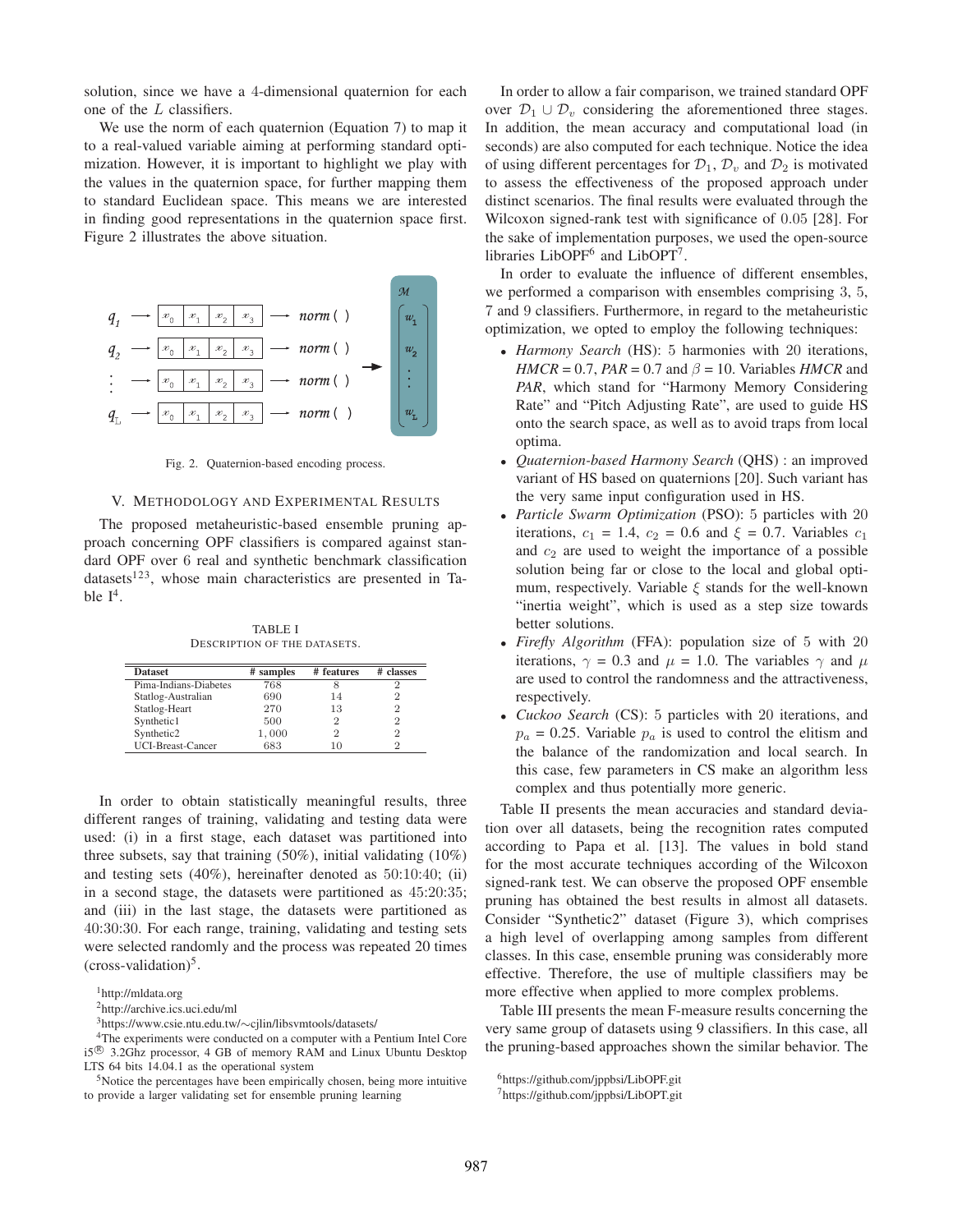| <b>Dataset</b>           | <b>Approach</b>                      | Ensemble of       | Ensemble of      | Ensemble of      | Ensemble of      |
|--------------------------|--------------------------------------|-------------------|------------------|------------------|------------------|
|                          |                                      | 3 OPF             | 5 OPF            | 7 OPF            | 9 OPF            |
| Pima-Indians-Diabetes    | $\overline{\text{OPF}}_{(baseline)}$ | $65.50 \pm 2.08$  | $65.50 \pm 2.08$ | $65.50 \pm 2.08$ | $65.50 \pm 2.08$ |
|                          | $\text{OPF}_{CS}$                    | $66.87 \pm 2.78$  | 68.81 $\pm$ 2.46 | 68.70 $\pm$ 3.30 | $67.65 \pm 2.84$ |
|                          | $\text{OPF}_{FFA}$                   | $63.50 \pm 6.01$  | 68.14 $\pm$ 5.23 | $66.33 \pm 5.96$ | 65.95 $\pm 6.00$ |
|                          | $OPF_{HS}$                           | 66.90 $\pm 2.61$  | $68.73 \pm 2.44$ | $68.39 \pm 3.23$ | 68.26 ± 2.52     |
|                          | $OPF_{PSO}$                          | 67.33 $\pm$ 3.39  | 69.30 $\pm$ 2.72 | 68.09 $\pm$ 3.08 | $67.72 \pm 3.41$ |
|                          | $OPF_{QHS}$                          | 66.90 $\pm$ 2.77  | $67.07 \pm 3.21$ | $67.67 \pm 2.96$ | $66.88 \pm 2.78$ |
| Statlog-Australian       | $\overline{OPF}_{(baseline)}$        | $77.96 \pm 2.04$  | $77.96 \pm 2.04$ | $77.96 \pm 2.04$ | $77.96 \pm 2.04$ |
|                          | $\mathrm{OPF}_{CS}$                  | $77.02 \pm 3.21$  | $80.65 \pm 2.52$ | $82.02 \pm 1.83$ | $83.57 \pm 1.79$ |
|                          | $\text{OPF}_{FFA}$                   | $75.59 \pm 6.19$  | $78.38 \pm 7.38$ | $81.66 \pm 4.67$ | $80.38 \pm 7.57$ |
|                          | OPF <sub>HS</sub>                    | $78.20 \pm 3.00$  | $81.71 \pm 1.93$ | $82.82 \pm 2.30$ | $83.52 \pm 2.65$ |
|                          | $OPF_{PSO}$                          | $76.64 \pm 3.06$  | $81.18 \pm 2.28$ | $82.40 \pm 2.20$ | $83.86 \pm 2.16$ |
|                          | $OPF_{QHS}$                          | $75.94 \pm 2.95$  | $81.28 \pm 1.65$ | $81.88 \pm 2.24$ | $82.39 \pm 2.68$ |
| Statlog-Heart            | $\overline{\text{OPF}}_{(baseline)}$ | $74.94 \pm 1.91$  | $74.94 \pm 1.91$ | $74.94 \pm 1.91$ | $74.94 \pm 1.91$ |
|                          | $\text{OPF}_{CS}$                    | $78.78 \pm 2.85$  | $77.66 \pm 1.63$ | $80.12 \pm 3.55$ | $81.10 \pm 3.50$ |
|                          | $\text{OPF}_{FFA}$                   | $70.89 \pm 6.71$  | $79.48 \pm 4.57$ | $80.30 \pm 1.59$ | $80.64 \pm 3.32$ |
|                          | $OPF_{HS}$                           | $76.18 \pm 2.39$  | $80.91 \pm 2.40$ | $80.32 \pm 2.81$ | $80.91 \pm 2.18$ |
|                          | $OPF_{PSO}$                          | $73.85 \pm 2.99$  | $79.76 \pm 2.78$ | $80.05 \pm 1.43$ | $81.14 \pm 2.28$ |
|                          | $\text{OPF}_{QHS}$                   | $76.97 \pm 4.21$  | $77.48 \pm 2.73$ | $79.53 \pm 3.81$ | $80.25 \pm 3.82$ |
| Synthetic1               | $\overline{\text{OPF}}_{(baseline)}$ | $53.98 \pm 2.89$  | $53.98 \pm 2.89$ | $53.98 \pm 2.89$ | $53.98 \pm 2.89$ |
|                          | $\text{OPF}_{CS}$                    | $53.86 \pm 3.62$  | $55.84 \pm 2.61$ | 55.80 $\pm$ 3.40 | $56.31 \pm 3.02$ |
|                          | $OPF_{FFA}$                          | $54.79 \pm 2.55$  | 55.76 $\pm$ 3.76 | $56.04 \pm 3.56$ | $54.71 \pm 2.93$ |
|                          | $OPF_{HS}$                           | $52.97 \pm 4.37$  | $55.83 \pm 3.21$ | $56.33 \pm 3.90$ | $55.78 \pm 3.22$ |
|                          | $OPF_{PSO}$                          | $53.38 \pm 4.47$  | $54.79 \pm 2.60$ | 55.78 $\pm$ 4.26 | $56.29 \pm 2.71$ |
|                          | $OPF_{QHS}$                          | $53.51 \pm 3.18$  | $55.52 \pm 3.16$ | 55.16 $\pm$ 3.79 | $55.23 \pm 3.69$ |
| Synthetic2               | $\overline{\text{OPF}}_{(baseline)}$ | $71.65 \pm 2.05$  | $71.65 \pm 2.05$ | $71.65 \pm 2.05$ | $71.65 \pm 2.05$ |
|                          | $\text{OPF}_{CS}$                    | $71.89 \pm 2.89$  | $75.89 \pm 2.03$ | $77.25 \pm 2.19$ | $77.47 \pm 2.60$ |
|                          | $OPF_{FFA}$                          | $71.04 \pm 5.90$  | $75.69 \pm 3.61$ | $75.31 \pm 5.31$ | $77.39 \pm 3.34$ |
|                          | $OPF_{HS}$                           | $73.29 \pm 2.43$  | $76.31 \pm 2.37$ | $77.03 \pm 1.91$ | $77.87 \pm 1.81$ |
|                          | $OPF_{PSO}$                          | $73.35 \pm 2.45$  | $76.33 \pm 2.42$ | $77.04 \pm 2.09$ | $78.15 \pm 1.68$ |
|                          | OPF <sub>QHS</sub>                   | $71.92 \pm 2.50$  | $75.67 \pm 2.65$ | $76.56 \pm 2.29$ | $76.87 \pm 2.37$ |
| <b>UCI-Breast-Cancer</b> | $\overline{\text{OPF}}_{(baseline)}$ | $94.42 \pm 1.05$  | $94.42 \pm 1.05$ | $94.42 \pm 1.05$ | $94.42 \pm 1.05$ |
|                          | $OPF_{CS}$                           | $92.33 \pm 2.95$  | $94.85 \pm 1.63$ | $95.50 \pm 1.49$ | $95.57 \pm 1.31$ |
|                          | $\text{OPF}_{FFA}$                   | $88.11 \pm 14.48$ | $92.18 \pm 6.60$ | $93.66 \pm 6.29$ | $92.73 \pm 6.71$ |
|                          | $OPF_{HS}$                           | $94.10 \pm 2.68$  | $95.42 \pm 1.20$ | $96.17 \pm 1.19$ | $96.09 \pm 0.97$ |
|                          | $OPF_{PSO}$                          | $91.76 \pm 3.36$  | $94.94 \pm 1.22$ | $96.23 \pm 1.07$ | $95.70 \pm 0.87$ |
|                          | $\text{OPF}_{QHS}$                   | $91.14 \pm 3.16$  | $94.89 \pm 1.87$ | $95.05 \pm 2.09$ | $95.55 \pm 1.64$ |

TABLE II MEAN ACCURACY RESULTS.

values in bold stand for the most accurate techniques according of the Wilcoxon signed-rank test.



Fig. 3. "Synthetic2" dataset.

In order to provide a robust statistical analysis, we performed the non-parametric Friedman test, which is used to rank the algorithms for each dataset separately. In case of Friedman test provides meaningful results to reject the nullhypothesis  $(h_0:$  all techniques are equivalent), we can perform a post-hoc test further. For this purpose, we conducted the Nemenyi test, proposed by Nemenyi [29] and described by Demšar [30], which allows us to verify whether there is a critical difference (CD) among techniques or not. The results of the Nemenyi test can be represented in a simple diagram, in which the average ranks of the methods are plotted on the horizontal axis, where the lower the average rank is, the better the technique is. Moreover, the groups with no significant difference are then connected with a horizontal line.

Figure 4 depicts the statistical analysis considering the accuracy results for ensemble pruning using 9 classifiers. As one can observe, the pruning-based approaches can be considered the most accurate ones by Nemenyi test. Such point reflects the OPF ensemble pruning using metaheuristic techniques achieved the best accuracy rates in the majority of datasets. Furthermore, the HS approach can be considered the most accurate technique. However, the statistical test did not point out a CD between HS, PSO and CS metaheuristics in the first group, which means they performed similarly.

Figure 5 depicts the statistical analysis considering the F-Measure results for ensemble pruning using 9 classifiers. In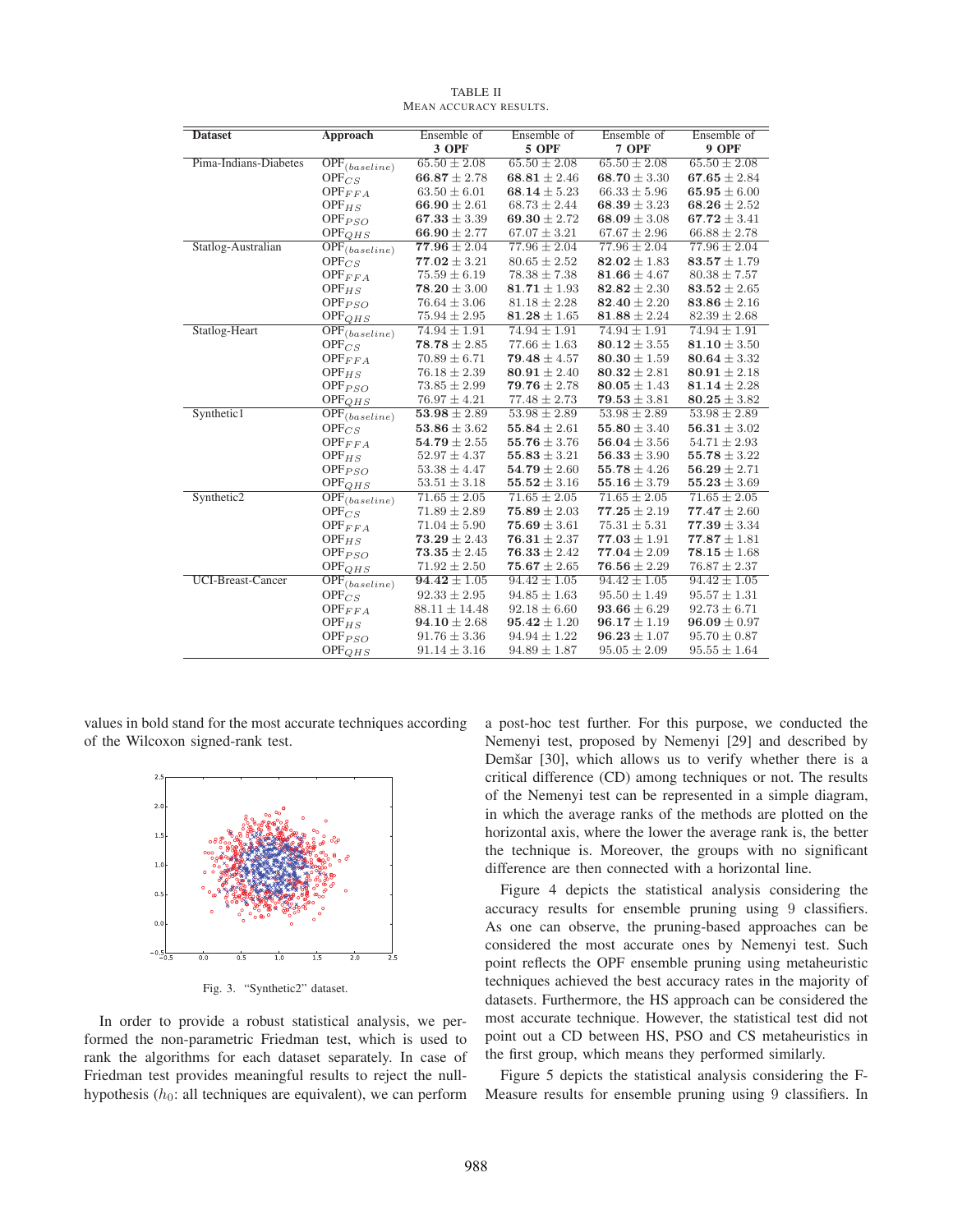TABLE III MEAN F-MEASURE.

| <b>Dataset</b>        | $\text{OPF}_{(baseline)}$ | $OPF_{CS}$        | $\text{OPF}_{FFA}$ | $OPF_{HS}$      | $OPF_{PSO}$     | OPF <sub>OHS</sub> |
|-----------------------|---------------------------|-------------------|--------------------|-----------------|-----------------|--------------------|
| Pima-Indians-Diabetes | $0.5371 \pm 0.04$         | $0.5812 \pm 0.04$ | $0.5833 + 0.04$    | $0.5942 + 0.04$ | $0.5712 + 0.05$ | $0.5978 + 0.04$    |
| Statlog-Australian    | $0.8087 \pm 0.02$         | $0.8603 \pm 0.02$ | $0.8608 + 0.02$    | $0.8617 + 0.01$ | $0.8616 + 0.01$ | $0.8578 + 0.02$    |
| Statlog-Heart         | $0.7350 + 0.05$           | $0.7939 + 0.04$   | $0.7910 + 0.04$    | $0.7873 + 0.04$ | $0.7921 + 0.04$ | $0.7793 + 0.04$    |
| Synthetic1            | $0.5284 \pm 0.03$         | $0.5607 + 0.06$   | $0.5651 + 0.05$    | $0.5622 + 0.05$ | $0.5697 + 0.04$ | $0.5675 + 0.05$    |
| Synthetic2            | $0.7183 \pm 0.02$         | $0.7846 + 0.02$   | $0.7780 + 0.02$    | $0.7821 + 0.02$ | $0.7800 + 0.02$ | $0.7723 \pm 0.02$  |
| UCI-Breast-Cancer     | $0.9643 + 0.01$           | $0.9722 + 0.01$   | $0.9735 + 0.01$    | $0.9734 + 0.01$ | $0.9719 + 0.01$ | $0.9727 + 0.01$    |



Fig. 4. Comparison of standard OPF against OPF ensemble pruning using metaheuristic techniques with the Nemenyi test in regarding the accuracy results. Groups of techniques that are not significantly different (at p=0.05) are connected.

this case, all pruning-based approaches belong in the same group (most accurate) according to the Nemenyi test.



Fig. 5. Comparison of standard OPF against OPF ensemble pruning using metaheuristic techniques with the Nemenyi test in regarding the F-measure results. Groups of techniques that are not significantly different (at  $p=0.05$ ) are connected.

Table IV shows the mean computational load of all compared techniques with respect to the training step for ensemble pruning using 9 classifiers. The values in bold stand for the most accurate techniques according concerning the Wilcoxon signed-rank test. For all metaheuristic technique (i.e., CS, FFA, HS, PSO, QHS), the training time includes the training phase + validating step to finding the optimal sub-ensemble. The QHS has been considered the fastest one in almost of datasets. Figure 6a depicts the computational load (seconds) considering the training time (training+validating) with the Nemenyi test for ensemble pruning using 9 classifiers. The group considered the fastest one in the training+validating phase consists of standard OPF and OPF pruning using QHS, wherewith there is no CD between them. On average, the OPF pruning using QHS has been about 1.351 times faster than standard OPF in training+validating phase, since QHS approach has shown a rapid convergence against other metaheuristic techniques, and faster for training compared to the traditional approach (notice

a larger training set -  $D_1 \cup D_v$  - in standard OPF requires more computational effort).

In regard to the testing phase, Table V presents the mean computational load in seconds, and Figure 6b shows the Nemenyi test concerning all compared techniques. As we can observe, the HS and FFA approaches have been the fastest ones, since both techniques pruned more classifiers with respect to the original ensemble, i.e., fewer classifiers for testing phase. It is worth noting that QHS approach has demonstrated interesting results in the statistical test (Figure 4) according to the recognition accuracies, but being among the fastest ones for training+validating. Also, QHS was around 1.525 times faster than standard OPF considering the testing phase.



Fig. 6. Nemenyi statistical test regarding the computational load for: (a) training (training+validating) and (b) testing phases. Groups that are not significantly different (at  $p = 0.05$ ) are connected to each other.

### VI. CONCLUSIONS

In this work, we introduced the idea of ensemble pruning considering the OPF classifier, as well as a quaternionbased representation. Roughly speaking, the idea is to build a reduced ensemble of OPF classifiers using metaheuristicbased optimization algorithms, such as HS, PSO, CS, FFA and QHS. Experiments over real and synthetic datasets showed the robustness of the proposed approach, which obtained the best results in almost all datasets. The proposed approach has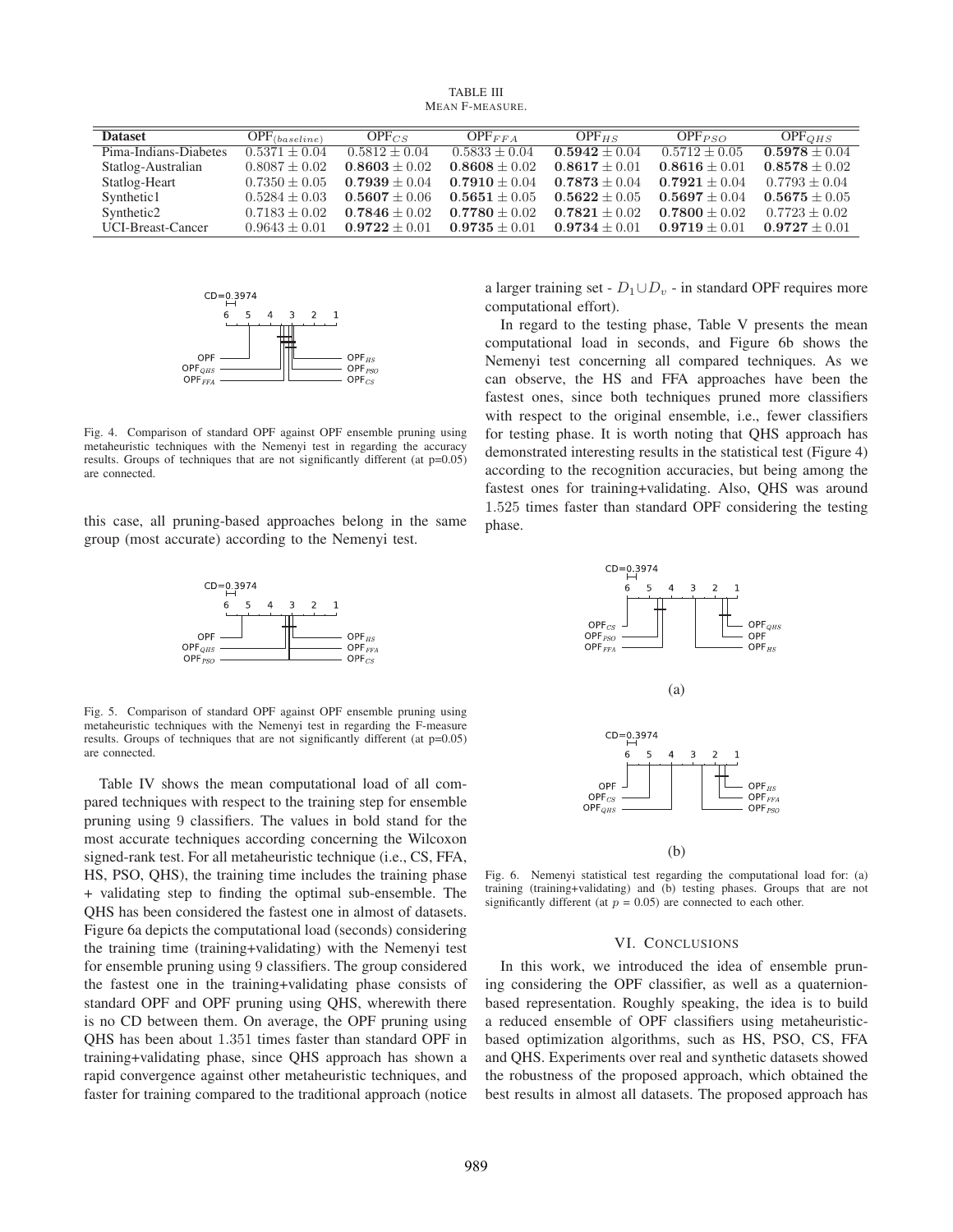TABLE IV

COMPUTATIONAL LOAD (IN SECONDS) CONCERNING STANDARD OPF AGAINST OPF WITH ENSEMBLE PRUNING USING METAHEURISTIC TECHNIQUES WITH RESPECT TO THE TRAINING TIME  $(TRAINING + VALIDATING)$ .

| <b>Dataset</b>        | $\text{OPF}_{(baseline)}$ | $OPF_{CS}$      | $\text{OPF}_{FFA}$                  | $OPF_{HS}$        | $OPF_{PSO}$                                                             | OPF <sub>OHS</sub> |
|-----------------------|---------------------------|-----------------|-------------------------------------|-------------------|-------------------------------------------------------------------------|--------------------|
| Pima-Indians-Diabetes | $0.0193 + 0.00$           | $1.9026 + 0.65$ | $0.1855 + 0.07$                     | $0.0466 \pm 0.01$ | $0.1906 + 0.07$                                                         | $0.0111 + 0.00$    |
| Statlog-Australian    | $0.0178 + 0.00$           | $1.5261 + 0.50$ | $0.1434 \pm 0.05$                   | $0.0391 \pm 0.01$ | $0.1514 + 0.05$                                                         | $0.0111 + 0.00$    |
| Statlog-Heart         | $0.0040 + 0.00$           |                 | $0.2626 \pm 0.08$ $0.0291 \pm 0.01$ | $0.0088 + 0.00$   | $0.0279 + 0.01$                                                         | $0.0101 + 0.00$    |
| Synthetic1            | $0.0053 + 0.00$           | $0.7897 + 0.29$ | $0.0760 \pm 0.03$                   | $0.0212 + 0.01$   | $0.0823 + 0.03$                                                         | $0.0102 + 0.00$    |
| Synthetic2            | $0.0244 + 0.00$           | $2.4892 + 0.79$ | $0.2710 \pm 0.10$                   | $0.0622 \pm 0.02$ | $0.2684 \pm 0.09$                                                       | $0.0115 + 0.00$    |
| UCI-Breast-Cancer     | $0.0170 + 0.00$           |                 |                                     |                   | $1.0168 \pm 0.37$ $0.1032 \pm 0.03$ $0.0289 \pm 0.01$ $0.1039 \pm 0.03$ | $0.0110 + 0.00$    |

TABLE V COMPUTATIONAL LOAD (IN SECONDS) CONCERNING STANDARD OPF AGAINST OPF WITH ENSEMBLE PRUNING USING METAHEURISTIC TECHNIQUES WITH RESPECT TO THE TESTING TIME.

| <b>Dataset</b>                                                                                                                                | $\text{OPF}_{(baseline)}$ | $OPF_{CS}$ | $\text{OPF}_{FFA}$                                                                                                       | $OPF_{HS}$ | $OPF_{PSO}$ | $OPF_{OHS}$ |
|-----------------------------------------------------------------------------------------------------------------------------------------------|---------------------------|------------|--------------------------------------------------------------------------------------------------------------------------|------------|-------------|-------------|
| Pima-Indians-Diabetes $0.00589 \pm 0.001$ $0.00470 \pm 0.001$ $0.00270 \pm 0.001$ $0.00275 \pm 0.001$ $0.00312 \pm 0.001$ $0.00392 \pm 0.001$ |                           |            |                                                                                                                          |            |             |             |
| Statlog-Australian                                                                                                                            |                           |            | $0.00465 \pm 0.001$ $0.00380 \pm 0.001$ $0.00222 \pm 0.001$ $0.002334 \pm 0.001$ $0.00243 \pm 0.001$ $0.00312 \pm 0.001$ |            |             |             |
| Statlog-Heart                                                                                                                                 |                           |            | $0.00116 \pm 0.000$ $0.00064 \pm 0.000$ $0.00045 \pm 0.000$ $0.00038 \pm 0.000$ $0.00044 \pm 0.000$ $0.00053 \pm 0.000$  |            |             |             |
| Synthetic1                                                                                                                                    |                           |            | $0.00242 \pm 0.000$ $0.00190 \pm 0.000$ $0.00107 \pm 0.001$ $0.00124 \pm 0.000$ $0.00137 \pm 0.000$ $0.00159 \pm 0.000$  |            |             |             |
| Synthetic <sub>2</sub>                                                                                                                        |                           |            | $0.00782 \pm 0.001$ $0.00625 \pm 0.002$ $0.00452 \pm 0.001$ $0.00424 \pm 0.001$ $0.00450 \pm 0.001$ $0.00530 \pm 0.001$  |            |             |             |
| UCI-Breast-Cancer                                                                                                                             |                           |            | $0.00325 \pm 0.001$ $0.00250 \pm 0.001$ $0.00148 \pm 0.001$ $0.00156 \pm 0.000$ $0.00165 \pm 0.000$ $0.00207 \pm 0.001$  |            |             |             |

demonstrated to improve standard OPF classification results, as well as QHS has shown to hold the best trade-off between effectiveness and efficiency.

#### ACKNOWLEDGMENT

The authors are grateful to FAPESP grants #2014/16250-9 and #2014/12236-1, CNPq grant #306166/2014-3, as well as CAPES.

#### **REFERENCES**

- [1] L. Lam and S. Y. Suen, "Application of majority voting to pattern recognition: an analysis of its behavior and performance," *IEEE Transactions on Systems, Man, and Cybernetics, Part A: Systems and Humans*, vol. 27, no. 5, pp. 553–568, 1997.
- [2] H. Toman, L. Kovacs, A. Jonas, L. Hajdu, and A. Hajdu, "Generalized weighted majority voting with an application to algorithms having spatial output," in *Proceedings of the 7th international conference on Hybrid Artificial Intelligent Systems - Volume Part II*. Berlin, Heidelberg: Springer-Verlag, 2012, pp. 56–67.
- [3] Y. Bi, D. Bell, H. Wang, G. Guo, and J. Guan, "Combining multiple classifiers using dempster's rule for text categorization," *Applied Artificial Intelligence*, vol. 21, no. 3, pp. 211–239, 2007.
- [4] L. Jia, Y. Wang, and L. Fan, "Multiobjective bilevel optimization for production-distribution planning problems using hybrid genetic algorithm." *Integrated Computer-Aided Engineering*, vol. 21, no. 1, pp. 77– 90, 2014.
- [5] M. M. Joly, T. Verstraete, and G. Paniagua, "Integrated multifidelity, multidisciplinary evolutionary design optimization of counterrotating compressors," *Integr. Comput.-Aided Eng.*, vol. 21, no. 3, pp. 249–261, 2014.
- [6] Z.-H. Zhou, J. Wu, and W. Tang, "Ensembling neural networks: Many could be better than all," *Artificial Intelligence*, vol. 137, no. 1-2, pp. 239–263, 2002.
- [7] B. Li, L. Qi, M. Q.-H. Meng, and Y. Fan, "Using ensemble classifier for small bowel ulcer detection in wireless capsule endoscopy images," in *IEEE International Conference on Robotics and Biomimetics*, 2009, pp. 2326–2331.
- [8] F. Markatopoulou, G. Tsoumakas, and I. Vlahavas, "Instance-based ensemble pruning via multi-label classification," in *22nd IEEE International Conference on Tools with Artificial Intelligence*, vol. 1, 2010, pp. 401–408.
- [9] G. Martínez-Muñoz, D. Hernández-Lobato, and A. Suárez, "An analysis of ensemble pruning techniques based on ordered aggregation," *IEEE TPAMI*, vol. 31, no. 2, pp. 245–259, 2009.
- [10] S. Sheen, S. V. Aishwarya, R. Anitha, S. V. Raghavan, and S. M. Bhaskar, *Hybrid Artificial Intelligent Systems: 7th International Conference, HAIS 2012, Salamanca, Spain, March 28-30th, 2012. Proceedings, Part II*. Berlin, Heidelberg: Springer Berlin Heidelberg, 2012, ch. Ensemble Pruning Using Harmony Search, pp. 13–24.
- [11] B. Krawczyk, "One-class classifier ensemble pruning and weighting with firefly algorithm," *Neurocomputing*, vol. 150, Part B, pp. 490 – 500, 2015.
- [12] M. Jodavi, M. Abadi, and E. Parhizkar, "Jsobfusdetector: A binary pso-based one-class classifier ensemble to detect obfuscated javascript code," in *International Symposium on Artificial Intelligence and Signal Processing*, 2015, pp. 322–327.
- [13] J. P. Papa, A. X. Falcão, and C. T. N. Suzuki, "Supervised pattern classification based on optimum-path forest," *International Journal of Imaging Systems and Technology*, vol. 19, no. 2, pp. 120–131, 2009.
- [14] J. P. Papa, A. X. Falcão, V. H. C. Albuquerque, and J. M. R. S. Tavares, "Efficient supervised optimum-path forest classification for large datasets," *Pattern Recognition*, vol. 45, no. 1, pp. 512–520, 2012.
- [15] J. P. Papa, S. E. N. Fernandes, and A. X. Falcão, "Optimum-path forest based on k-connectivity: Theory and applications," *Pattern Recognition Letters*, 2016.
- [16] M. P. Ponti and J. P. Papa, "Improving accuracy and speed of optimumpath forest classifier using combination of disjoint training subsets," in *Multiple Classifier Systems*, ser. Lecture Notes in Computer Science, vol. 6713, 2011, pp. 237–248.
- [17] M. P. Ponti, J. P. Papa, and A. L. M. Levada, "A markov random field model for combining optimum-path forest classifiers using decision graphs and game strategy approach," in *Progress in Pattern Recognition, Image Analysis, Computer Vision, and Applications*, ser. Lecture Notes in Computer Science, 2011, vol. 7042, pp. 581–590.
- [18] J. Kennedy and R. Eberhart, *Swarm Intelligence*. M. Kaufman, 2001.
- [19] Z. W. Geem, *Music-Inspired Harmony Search Algorithm: Theory and Applications*, 1st ed. Springer Publishing Company, Incorporated, 2009.
- [20] J. P. Papa, D. R. Pereira, A. Baldassin, and X.-S. Yang, "On the harmony search using quaternions," in *2016 European Signal Processing Conference*, 2016, (submitted).
- [21] X.-S. Yang and S. Deb, "Engineering optimisation by cuckoo search," *International Journal of Mathematical Modelling and Numerical Optimisation*, vol. 1, pp. 330–343, 2010.
- [22] X.-S. Yang, "Firefly algorithm, stochastic test functions and design